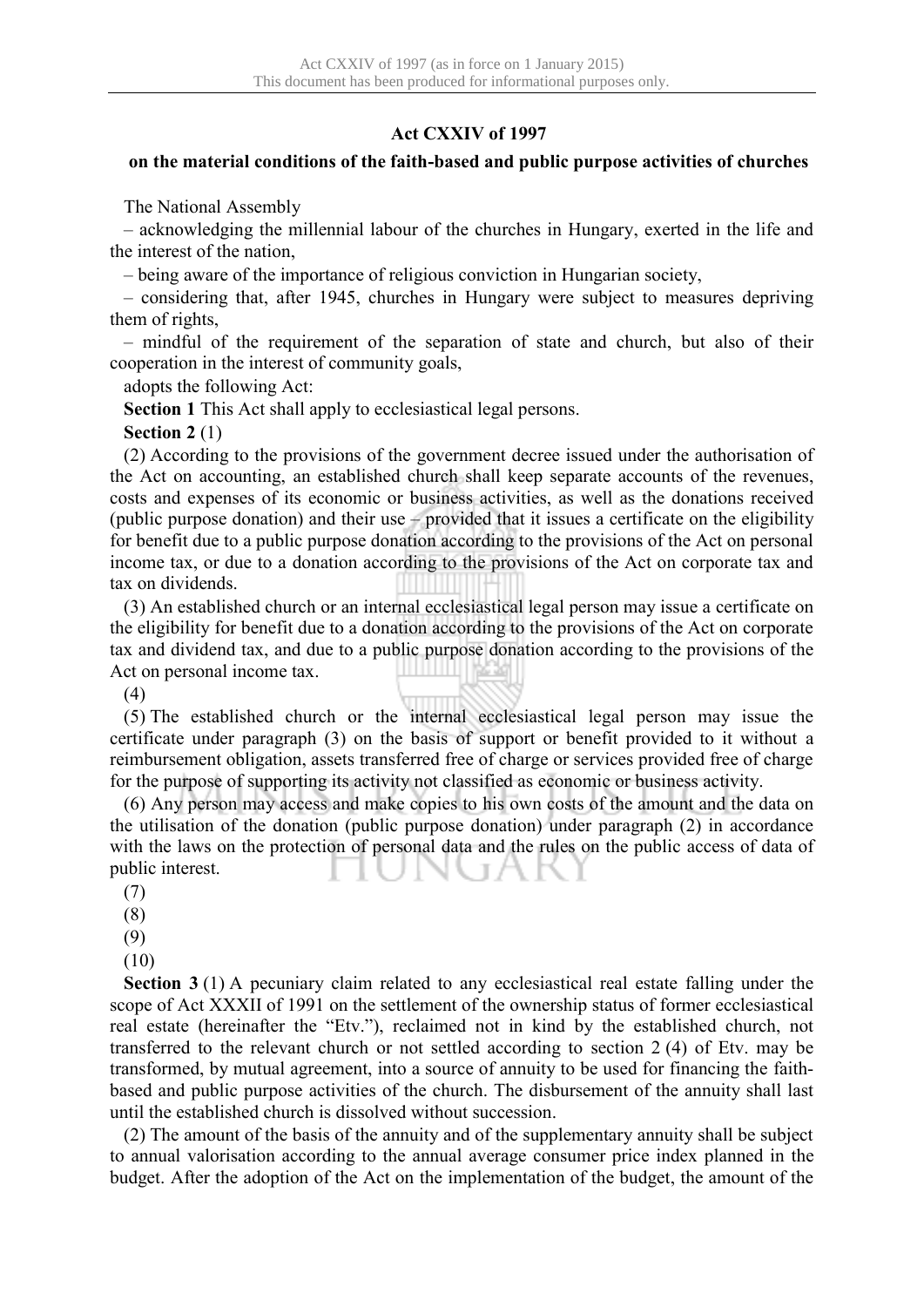annuity shall be subject to correction on the basis of the previous year's average consumer price index published by the Hungarian Central Statistical Office.

(3) The rate of the annuity shall be 4.5% between the years 1998 and 2001 and  $> 5\%$  from the year 2001, calculated on the basis of the pecuniary claim under paragraph (1).

(4) The established church may, within 180 days of the entry into force of this Act, request in writing the transformation of the pecuniary claim related to real estate reclaimed not in kind into an annuity, annexing the real estate records with an indication of the value that form the basis of the calculation. The initial amount of the annuity shall be specified in the agreement concluded, on the basis of a mutually accepted assessment, by the authorised representatives of the Government and the established church. The annuity shall be disbursed starting from 1 January 1998. In the agreement specified in this paragraph, the authorised representatives of the Government and the established church may also agree on supplementing the annuity if it is justified by the faith-based and public purpose activities.

**Section 4** (1) The established church shall be entitled to receive one percent of the personal income tax paid by the individuals making a designation statement, in accordance with the provisions regulated in an Act, to be used in the manner described in the internal rules of the established church.

(2) In addition to the amount offered in accordance with paragraph (1), the established church shall be entitled to further supplementary support according to paragraphs (3) and (4).

(3) If the joint and total amounts payable to established churches and the objective specified in the Act on the central budget as the statutory beneficiary on the basis of paragraph (1) are less, with respect to the year affected by the declaration, than one percent of the tax paid, regarding the use of a specific part of the personal income tax according to the designation provided by the taxpayer, the amount to be actually transferred to established churches and to be granted under the appropriation set as the objective in the Act on the central budget shall be supplemented from the central budget to reach the above level.

(4) The established church and the appropriation set as the objective in the Act on the central budget shall receive the supplementary support under paragraph (3) in proportion to the number of designations made by the individuals who make a declaration on 1% of the personal income tax.

**Section 5** (1) The central budget shall provide financing for upbringing, educational, higher educational, healthcare, charity and social activities and services in the field of family, child and youth protection, as well as cultural or sports activities performed by an ecclesiastical legal person according to the same criteria and to the same level as provided for the institutions maintained by the state or by local governments.

(2) The Act on the central budget shall contain the items, coverage and proportions of the normative and other state contributions payable to the ecclesiastical maintaining body – in the case of an institution performing higher education activities, to the ecclesiastical higher education institution – for the activities mentioned in paragraph  $(1)$  at the same level as for institutions that perform similar tasks and that are maintained by the state or by local governments.

**Section 6** (1) An established church shall be entitled to further support (hereinafter "supplementary support") based on the decisions of the beneficiaries of the public services regarding using public services provided by ecclesiastical institutions.

(2) Supplementary support according to paragraph (1) shall be determined in each year in the Act on the central budget, on the basis of the data known at the time of planning the budget, by taking the usage of public education, healthcare and social services into account.

(3) The amount of the supplementary support shall be calculated by deducting the institutions' own revenues and the special support provided from centralised appropriation for public education, accessible by way of applications both for local governments as maintainers